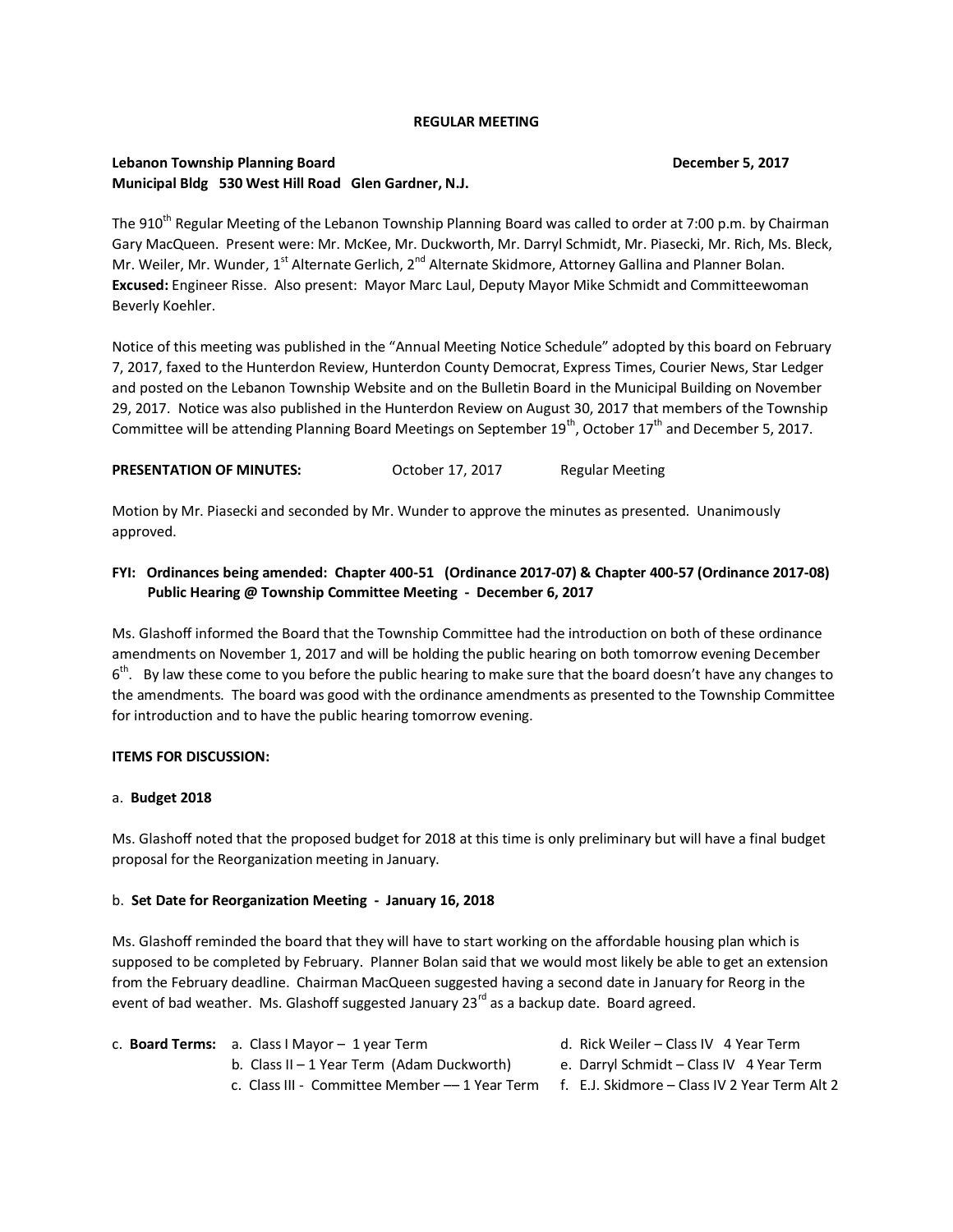## **Lebanon Township Planning Board December 5, 2017 Page 2**

After a brief discussion, Ms. Glashoff will prepare a memo to the Township Committee recommending the reappointments of Mr. Duckworth Class II, Mr. Weiler, Mr. Schmidt Class IV 4 year terms and Mr. Skidmore Class IV 2 year Alternate II.

At this time Mr. McKee recused himself from the next item on the agenda and left the meeting room at 7:15 p.m.

### **NEW BUSINESS:**

| Lebanon Township Planning Board | Open Space Recreation Plan & Mapping     |
|---------------------------------|------------------------------------------|
| <b>PUBLIC HEARING</b>           | Update to Master Plan/Green Acre Funding |

Ms. Glashoff announced that all the notices are in order and the board can proceed with the public hearing. At this time Planner Bolan took over and made a presentation to the board and to the members of the public. Planner Bolan stated that anytime you amend the Master Plan the board has to have a public hearing per the Municipal Land Use Law (MLUL). Also, the Green Acres guidelines state that you have to have an Open Space and Recreation Plan which requires that there are two open public hearings. There will also be a public hearing at the Township Committee meeting tomorrow evening. In the MLUL this is considered an optional element of the Master Plan. Technically the only two elements that have to be adopted are the Land Use Plan and the Housing Plan. But if you want Green Acres funding than it is required that you have an Open Space & Recreation Plan.

Planner Bolan said the Executive Summary is the first section which summarizes the significant findings, the planning process, the origin and the purpose of the plan. Under the Goals and Policies, the board made some revisions based on their comments at the October  $17^{th}$ . Some examples are to establish and enhance recreational lands and public open space, to promote threatened and endangered species habitat protection through the acquisition of passive recreation resources, to encourage the continuation and expansion of non-profit camps for the continued contribution to recreation and open space in the Township and protect groundwater resources, including supply and quality through acquisition of open space in meeting the demands of the Township and resource to the region.

Under Resource Assessment a crucial part of the Open Space & Recreation Plan is the identification of lands that have potential to provide recreation opportunities. The first part of the assessment is to identify lands with potential to provide active recreation opportunities. The second part will outline the Township's approach to identifying resource conservation and passive recreation sites. Planner Bolan noted that before 2002 the Township merged the adjoining publicly owned lot which sits at the intersection of Bunnvale & West Hill Road into Memorial Park creating a 37 acre park centrally located in the Township. The reconfigured Memorial Park is uniquely suited to the construction of athletic fields, due to the flat terrain and central location within the Township.

Planner Bolan stated there are a number of initiatives underway to support the continued protection of existing water supplies in the form of land preservation programs with a number of agencies partnering to protect headwaters. The Township is uniquely positioned in this as all the Township's tributary streams are headwaters.

Under the Action Plan, the Township will continue to partner with the County/State/Non-Profit conservancies in preserving land. Planner Bolan said that in November of 2017 the Township Committee passed an ordinance authorizing the acquisition of 244 acres known as the Pelio property and allocating the Township's entire \$500,000